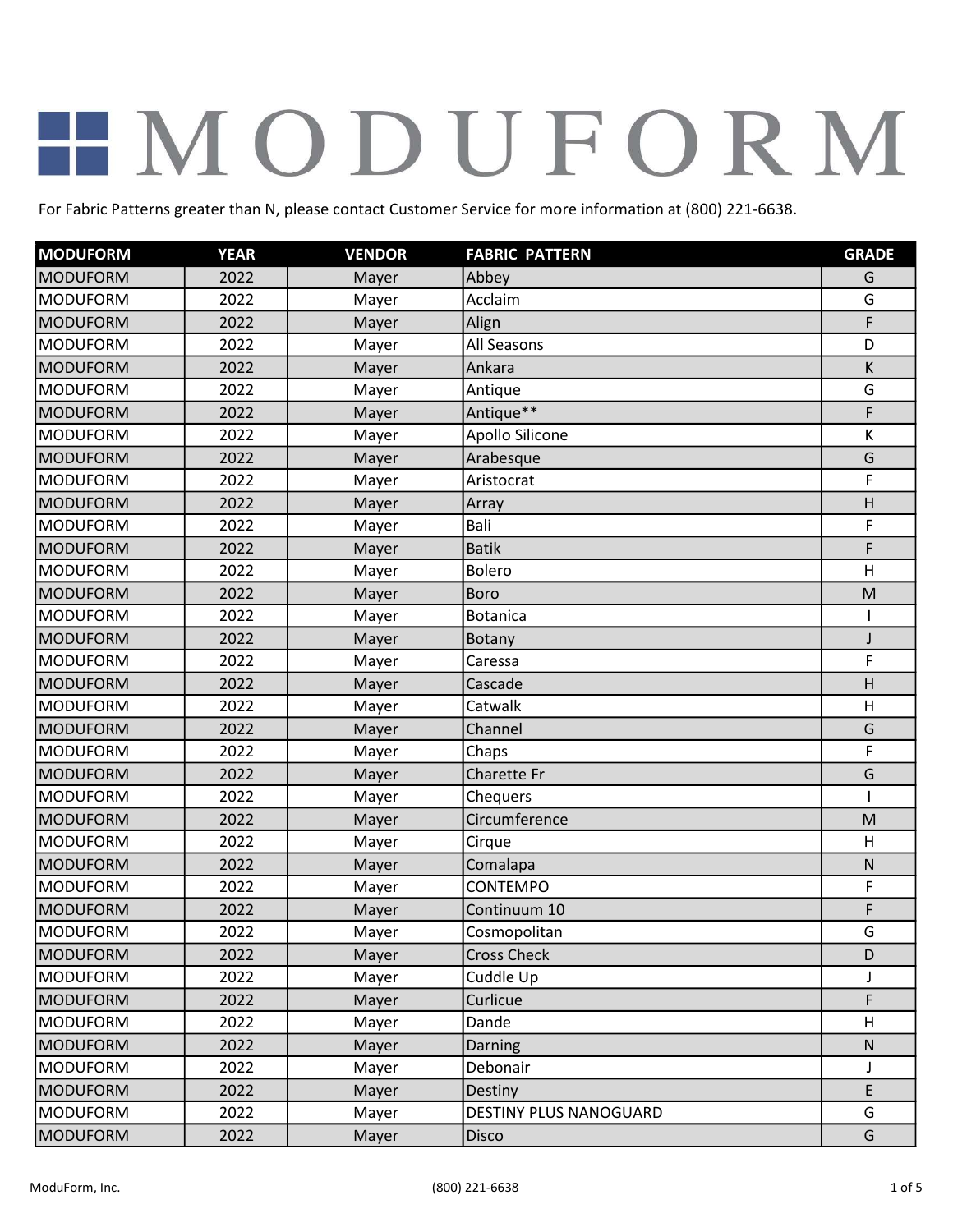| <b>MODUFORM</b> | <b>YEAR</b> | <b>VENDOR</b> | <b>FABRIC PATTERN</b>         | <b>GRADE</b> |
|-----------------|-------------|---------------|-------------------------------|--------------|
| <b>MODUFORM</b> | 2022        | Mayer         | Durango                       | E            |
| <b>MODUFORM</b> | 2022        | Mayer         | <b>DURAWEAVE 10</b>           | B            |
| <b>MODUFORM</b> | 2022        | Mayer         | Echo                          | H            |
| <b>MODUFORM</b> | 2022        | Mayer         | Ecosphere                     | J            |
| <b>MODUFORM</b> | 2022        | Mayer         | Elevation                     |              |
| <b>MODUFORM</b> | 2022        | Mayer         | Engrave                       | D            |
| <b>MODUFORM</b> | 2022        | Mayer         | Entwine                       | G            |
| <b>MODUFORM</b> | 2022        | Mayer         | Ephesus                       | K            |
| <b>MODUFORM</b> | 2022        | Mayer         | Essence                       | G            |
| <b>MODUFORM</b> | 2022        | Mayer         | Etch                          | E            |
| <b>MODUFORM</b> | 2022        | Mayer         | Fanfare                       | ${\sf N}$    |
| <b>MODUFORM</b> | 2022        | Mayer         | Fedora                        | E            |
| <b>MODUFORM</b> | 2022        | Mayer         | Fiji                          | E            |
| <b>MODUFORM</b> | 2022        | Mayer         | Finale                        | G            |
| <b>MODUFORM</b> | 2022        | Mayer         | Florentino                    | D            |
| <b>MODUFORM</b> | 2022        | Mayer         | Form                          |              |
| <b>MODUFORM</b> | 2022        | Mayer         | Forte                         | $\mathsf{C}$ |
| <b>MODUFORM</b> | 2022        | Mayer         | Foundation 10                 | D            |
| <b>MODUFORM</b> | 2022        | Mayer         | Fretwork                      | M            |
| <b>MODUFORM</b> | 2022        | Mayer         | Function                      | F            |
| <b>MODUFORM</b> | 2022        | Mayer         | Gala                          |              |
| <b>MODUFORM</b> | 2022        | Mayer         | Galveston                     | G            |
| <b>MODUFORM</b> | 2022        | Mayer         | Gatsby                        | G            |
| <b>MODUFORM</b> | 2022        | Mayer         | Gem                           | E            |
| <b>MODUFORM</b> | 2022        | Mayer         | Genesis                       | D            |
| <b>MODUFORM</b> | 2022        | Mayer         | <b>GENESIS PLUS NANOGUARD</b> | F            |
| <b>MODUFORM</b> | 2022        | Mayer         | Gravity                       |              |
| <b>MODUFORM</b> | 2022        | Mayer         | Havana                        | D            |
| <b>MODUFORM</b> | 2022        | Mayer         | Hexagon                       | H            |
| MODUFORM        | 2022        | Mayer         | Huipil                        | L            |
| <b>MODUFORM</b> | 2022        | Mayer         | Images Fr                     | G            |
| <b>MODUFORM</b> | 2022        | Mayer         | Imprint                       | E            |
| <b>MODUFORM</b> | 2022        | Mayer         | Infinity                      | M            |
| <b>MODUFORM</b> | 2022        | Mayer         | Interlace                     | G            |
| <b>MODUFORM</b> | 2022        | Mayer         | Intrigue                      | G            |
| <b>MODUFORM</b> | 2022        | Mayer         | Jekyll & Hyde                 | G            |
| <b>MODUFORM</b> | 2022        | Mayer         | Jekyll & Hyde**               | F            |
| <b>MODUFORM</b> | 2022        | Mayer         | Jitterbug                     | F            |
| <b>MODUFORM</b> | 2022        | Mayer         | Jive                          | F            |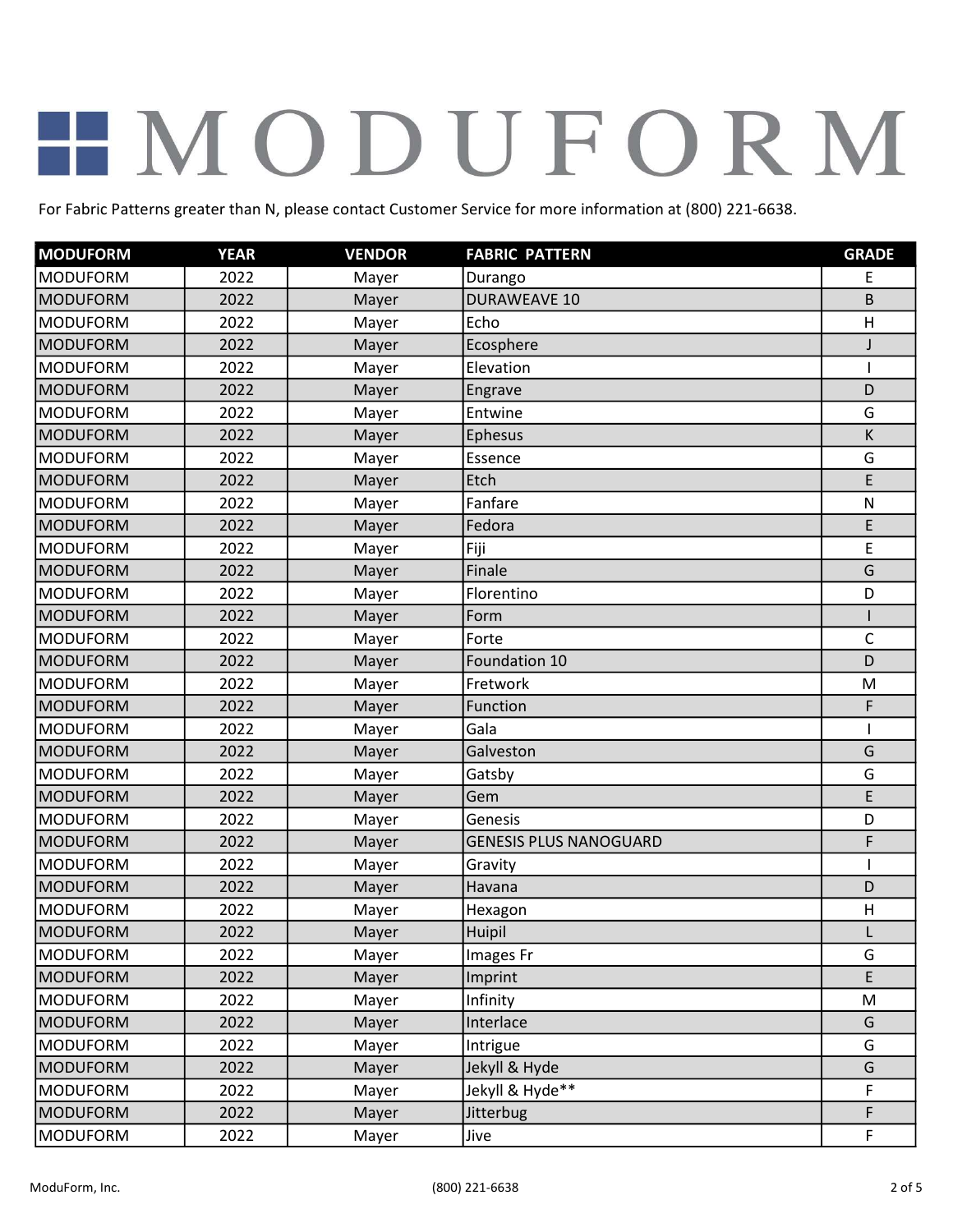| <b>MODUFORM</b> | <b>YEAR</b> | <b>VENDOR</b> | <b>FABRIC PATTERN</b> | <b>GRADE</b> |
|-----------------|-------------|---------------|-----------------------|--------------|
| <b>MODUFORM</b> | 2022        | Mayer         | Journey               | F            |
| <b>MODUFORM</b> | 2022        | Mayer         | Kantha                | L            |
| <b>MODUFORM</b> | 2022        | Mayer         | Kensington            | G            |
| <b>MODUFORM</b> | 2022        | Mayer         | Key Largo             | E            |
| <b>MODUFORM</b> | 2022        | Mayer         | Labyrinth             | L            |
| <b>MODUFORM</b> | 2022        | Mayer         | Landscape             | J            |
| <b>MODUFORM</b> | 2022        | Mayer         | Latitude              |              |
| <b>MODUFORM</b> | 2022        | Mayer         | Lavish                | G            |
| <b>MODUFORM</b> | 2022        | Mayer         | Links                 | G            |
| <b>MODUFORM</b> | 2022        | Mayer         | London                |              |
| <b>MODUFORM</b> | 2022        | Mayer         | Longhorn              | H            |
| <b>MODUFORM</b> | 2022        | Mayer         | Longitude             |              |
| <b>MODUFORM</b> | 2022        | Mayer         | <b>Madras</b>         | G            |
| <b>MODUFORM</b> | 2022        | Mayer         | Malibu                | G            |
| <b>MODUFORM</b> | 2022        | Mayer         | Marmara               | J            |
| <b>MODUFORM</b> | 2022        | Mayer         | Matka                 | G            |
| <b>MODUFORM</b> | 2022        | Mayer         | Matter                | H            |
| <b>MODUFORM</b> | 2022        | Mayer         | Maverick              | E            |
| <b>MODUFORM</b> | 2022        | Mayer         | Mayfair               | J            |
| <b>MODUFORM</b> | 2022        | Mayer         | Meander               | G            |
| <b>MODUFORM</b> | 2022        | Mayer         | <b>Metal Strips</b>   | $\mathsf{N}$ |
| <b>MODUFORM</b> | 2022        | Mayer         | Micro Dot             | G            |
| <b>MODUFORM</b> | 2022        | Mayer         | Milano                | G            |
| <b>MODUFORM</b> | 2022        | Mayer         | Mingle                | G            |
| <b>MODUFORM</b> | 2022        | Mayer         | Mode                  |              |
| <b>MODUFORM</b> | 2022        | Mayer         | Molecule              | M            |
| <b>MODUFORM</b> | 2022        | Mayer         | Moonscape             | F            |
| <b>MODUFORM</b> | 2022        | Mayer         | Mosaic                | F            |
| <b>MODUFORM</b> | 2022        | Mayer         | MOSAIC PLUS NANOGUARD | H            |
| <b>MODUFORM</b> | 2022        | Mayer         | Neo                   | G            |
| <b>MODUFORM</b> | 2022        | Mayer         | Niche                 | H            |
| <b>MODUFORM</b> | 2022        | Mayer         | Nirvana               | M            |
| <b>MODUFORM</b> | 2022        | Mayer         | Noble                 | E            |
| <b>MODUFORM</b> | 2022        | Mayer         | Nostalgia             | G            |
| <b>MODUFORM</b> | 2022        | Mayer         | Nylon-Stat            |              |
| <b>MODUFORM</b> | 2022        | Mayer         | Obsession             | M            |
| <b>MODUFORM</b> | 2022        | Mayer         | Odessa                | J            |
| <b>MODUFORM</b> | 2022        | Mayer         | Optic 10              | F            |
| <b>MODUFORM</b> | 2022        | Mayer         | Outback               | E            |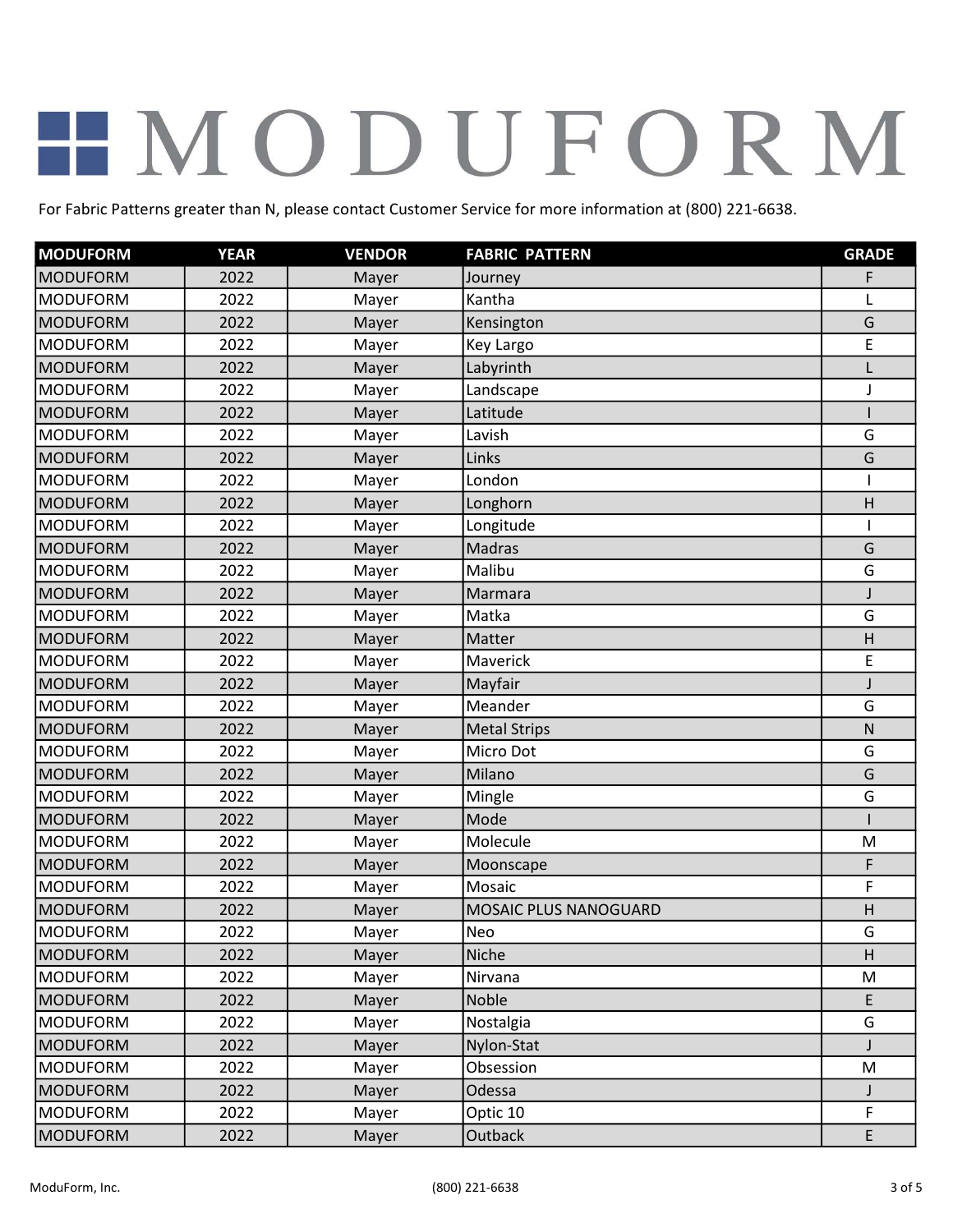| <b>MODUFORM</b> | <b>YEAR</b> | <b>VENDOR</b> | <b>FABRIC PATTERN</b> | <b>GRADE</b> |
|-----------------|-------------|---------------|-----------------------|--------------|
| <b>MODUFORM</b> | 2022        | Mayer         | Palermo               | H            |
| <b>MODUFORM</b> | 2022        | Mayer         | Pastime               | J            |
| <b>MODUFORM</b> | 2022        | Mayer         | Patio                 | F            |
| <b>MODUFORM</b> | 2022        | Mayer         | Plaza                 | H            |
| <b>MODUFORM</b> | 2022        | Mayer         | Polygon               | G            |
| <b>MODUFORM</b> | 2022        | Mayer         | Positive Thoughts     | M            |
| <b>MODUFORM</b> | 2022        | Mayer         | Primo                 | H            |
| <b>MODUFORM</b> | 2022        | Mayer         | Prism 10              | F            |
| <b>MODUFORM</b> | 2022        | Mayer         | Puno                  | M            |
| <b>MODUFORM</b> | 2022        | Mayer         | Quattro               | D            |
| <b>MODUFORM</b> | 2022        | Mayer         | Ranchero              | $\mathsf{C}$ |
| <b>MODUFORM</b> | 2022        | Mayer         | Reflector             | M            |
| <b>MODUFORM</b> | 2022        | Mayer         | Refuge                |              |
| <b>MODUFORM</b> | 2022        | Mayer         | Relativity            | J            |
| <b>MODUFORM</b> | 2022        | Mayer         | Replay                | 1            |
| <b>MODUFORM</b> | 2022        | Mayer         | Reverb                | F            |
| <b>MODUFORM</b> | 2022        | Mayer         | Rift                  | H            |
| <b>MODUFORM</b> | 2022        | Mayer         | Rumba                 | D            |
| <b>MODUFORM</b> | 2022        | Mayer         | Samba                 | F            |
| <b>MODUFORM</b> | 2022        | Mayer         | Saori                 | $\mathsf{N}$ |
| <b>MODUFORM</b> | 2022        | Mayer         | Score                 | H            |
| <b>MODUFORM</b> | 2022        | Mayer         | Sequel                | D            |
| <b>MODUFORM</b> | 2022        | Mayer         | SEQUEL PLUS NANOGUARD | G            |
| <b>MODUFORM</b> | 2022        | Mayer         | Sequence              | G            |
| <b>MODUFORM</b> | 2022        | Mayer         | SilverWeave           | G            |
| <b>MODUFORM</b> | 2022        | Mayer         | Sketch                | F            |
| <b>MODUFORM</b> | 2022        | Mayer         | <b>Slick</b>          | G            |
| <b>MODUFORM</b> | 2022        | Mayer         | <b>Social Network</b> | H            |
| <b>MODUFORM</b> | 2022        | Mayer         | Soho                  |              |
| MODUFORM        | 2022        | Mayer         | Soleil                | K            |
| <b>MODUFORM</b> | 2022        | Mayer         | Sophisticate          | F            |
| <b>MODUFORM</b> | 2022        | Mayer         | <b>Spacer Mesh</b>    | E            |
| <b>MODUFORM</b> | 2022        | Mayer         | Splendor              | H            |
| <b>MODUFORM</b> | 2022        | Mayer         | <b>Static</b>         | K            |
| <b>MODUFORM</b> | 2022        | Mayer         | Suna                  | N            |
| <b>MODUFORM</b> | 2022        | Mayer         | Sutra                 |              |
| <b>MODUFORM</b> | 2022        | Mayer         | Sydney                | D            |
| <b>MODUFORM</b> | 2022        | Mayer         | Tango                 | F            |
| <b>MODUFORM</b> | 2022        | Mayer         | Tattersall            |              |